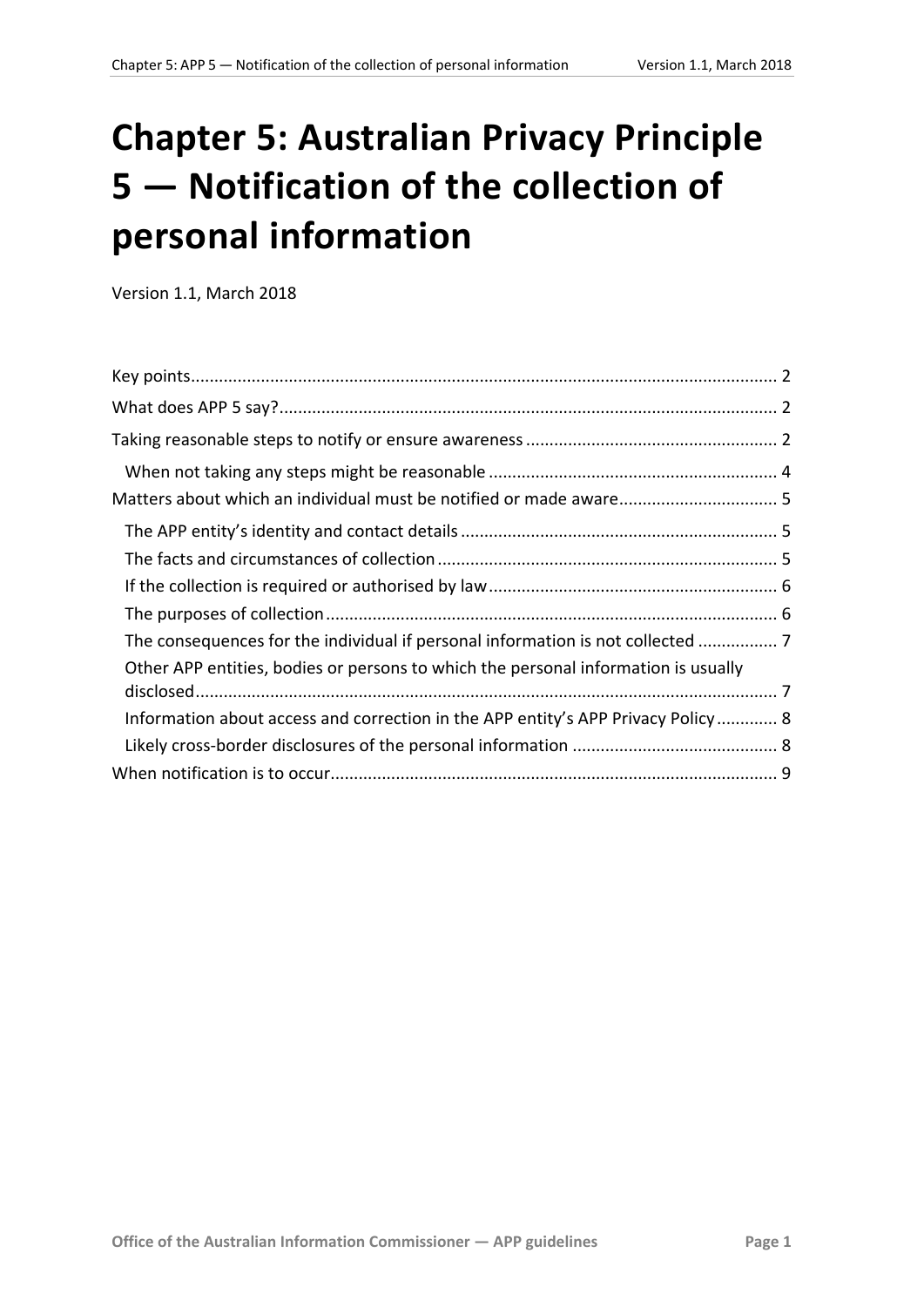# <span id="page-1-0"></span>**Key points**

- An APP entity that collects personal information about an individual must take reasonable steps either to notify the individual of certain matters or to ensure the individual is aware of those matters.
- The matters include:
	- o the APP entity's identity and contact details
	- o the fact and circumstances of collection
	- o whether the collection is required or authorised by law
	- o the purposes of collection
	- o the consequences if personal information is not collected
	- o the entity's usual disclosures of personal information of the kind collected by the entity
	- o information about the entity's APP Privacy Policy
	- o whether the entity is likely to disclose personal information to overseas recipients, and if practicable, the countries where they are located.
- An APP entity must take reasonable steps, before, or at the time it collects personal information. If this is not practicable, reasonable steps must be taken as soon as practicable after collection.

# <span id="page-1-1"></span>**What does APP 5 say?**

5.1 APP 5 requires an APP entity that collects personal information about an individual to take reasonable steps either to notify the individual of certain matters or to ensure the individual is aware of those matters (generally referred to in this chapter as 'APP 5 matters'). The term 'collects' is discussed in Chapter B (Key concepts). Reasonable steps must be taken at or before the time of collection, or as soon as practicable afterwards.

5.2 The requirement to notify or ensure awareness of the APP 5 matters applies to all personal information 'collected' about an individual, either directly from the individual or from a third party. It applies to solicited personal information (APP 3) and also unsolicited personal information that is not destroyed or de-identified by the APP entity (APP 4) (see Chapter 3 (APP 3), Chapter 4 (APP 4) and Chapter B (Key concepts)).

# <span id="page-1-2"></span>**Taking reasonable steps to notify or ensure awareness**

5.3 An APP entity must take reasonable steps either to notify an individual of the APP 5 matters or to ensure the individual is aware of those matters (APP 5.1).

5.4 The reasonable steps for an APP entity will depend upon circumstances that include: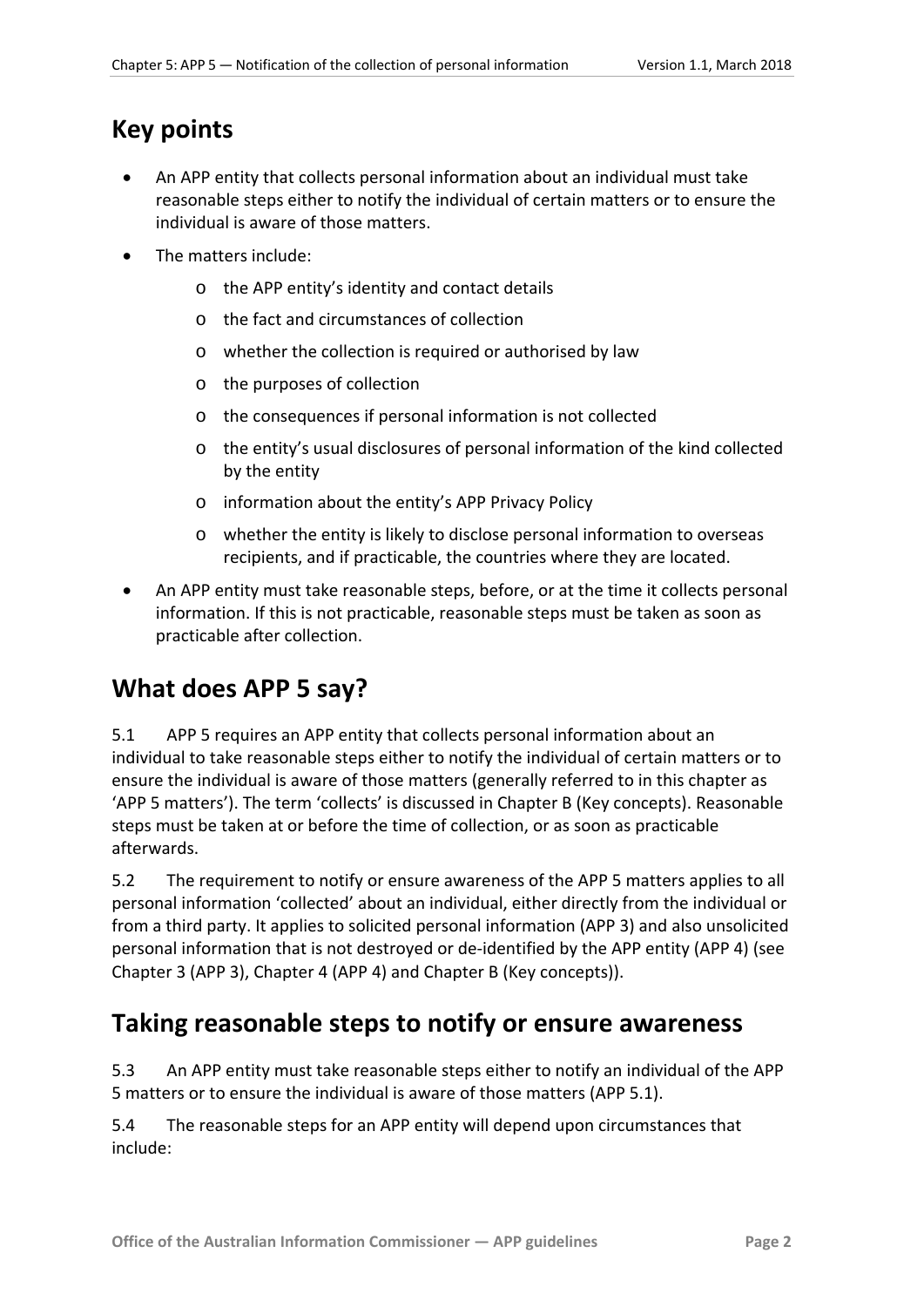- the sensitivity of the personal information collected. More rigorous steps may be required when collecting 'sensitive information' (defined in s 6(1) and discussed in Chapter B (Key concepts)) or information of a sensitive nature
- the possible adverse consequences for an individual as a result of the collection. More rigorous steps may be required as the risk of adversity increases
- any special needs of the individual. More rigorous steps may be required if personal information is collected from an individual from a non-English speaking background who may not readily understand the APP 5 matters
- the practicability, including time and cost involved. However, an entity is not excused from taking particular steps by reason only that it would be inconvenient, time-consuming or impose some cost to do so. Whether these factors make it unreasonable to take particular steps will depend on whether the burden is excessive in all the circumstances.

<span id="page-2-0"></span>5.5 An individual may be notified or made aware of APP 5 matters through a variety of formats, provided the matters are expressed clearly. A notice may be prepared in advance (paper, online, telephone script) and staff should be trained to understand their obligation to take reasonable steps to notify or ensure awareness under APP 5. A notice may also be provided in layers, from a full explanation to a brief refresher as individuals become more familiar with how the APP entity operates and how personal information is handled. Brief privacy notices on forms or signs may be supplemented by longer notices made available online or in brochures.

5.6 Examples of reasonable steps that an APP entity could consider taking to notify or ensure awareness of the APP 5 matters include:

- if the entity collects personal information directly from an individual who completes a form or uses an online facility, clearly and prominently displaying the APP 5 matters in the form, or providing a readily accessible and prominent link to an APP 5 notice
- if personal information is collected by telephone, explaining the APP 5 matters to the individual at the commencement of the call (perhaps following a template script or using an automated message). Where this is not practicable, an entity should give the individual information about the APP 5 matters as soon as possible afterwards, such as in any subsequent electronic or paper-based communication, or directing the individual to the relevant notice on the entity's website
- if the entity collects personal information from another entity, ensuring that the other entity has notified or made the individual aware of the relevant APP 5 matters on its behalf (such as through an enforceable contractual arrangement)
- where it is not reasonable to notify or ensure awareness of the full range of APP 5 matters, an entity could alert the individual to specific sections of its APP Privacy Policy (see Chapter 1 (APP 1)), such as parts of the Policy about likely overseas disclosures (APP 5.2(i)), or other general documents containing relevant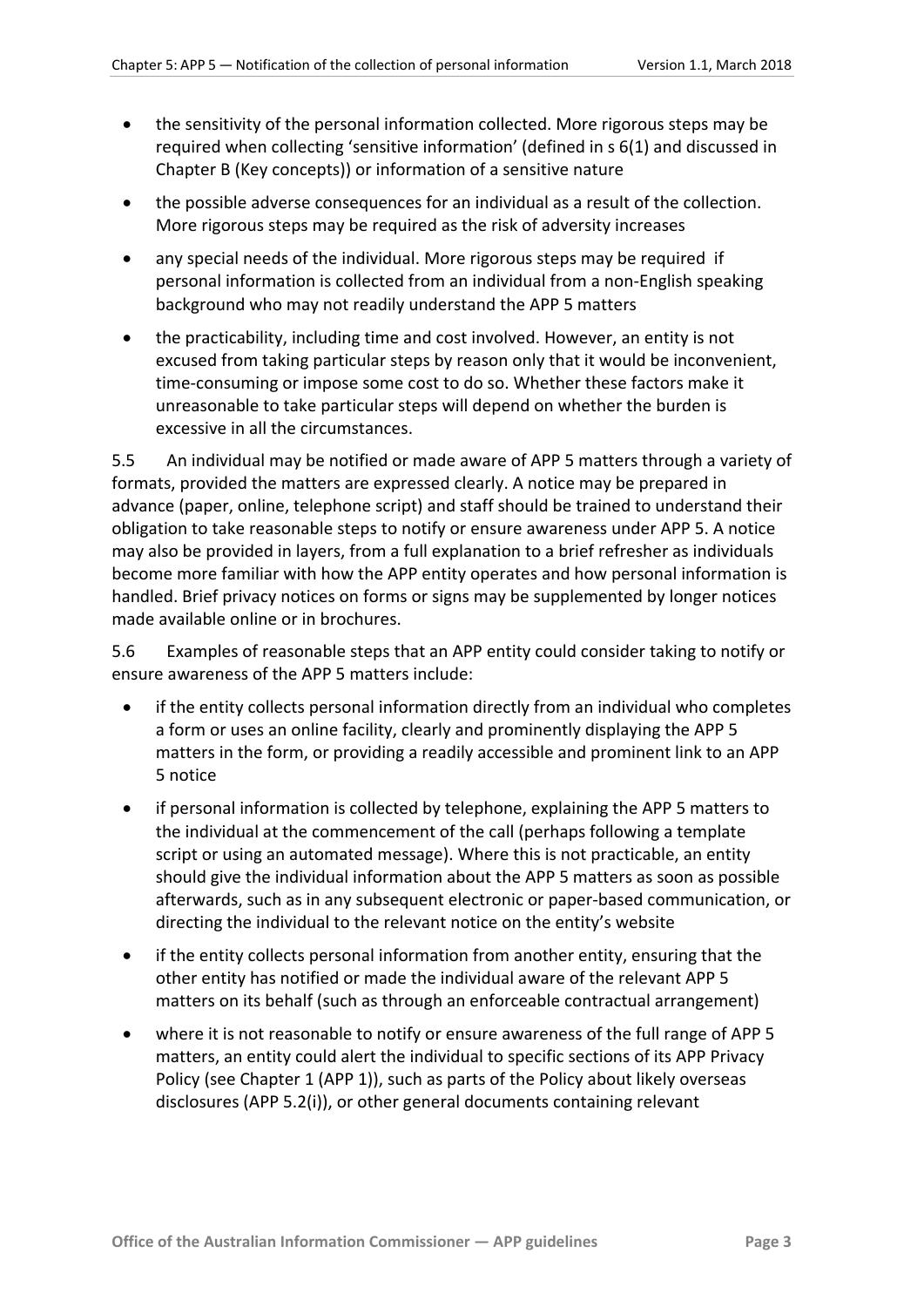information. [1](#page-3-1) However, before doing so the entity should consider whether information in the APP Privacy Policy sufficiently covers the APP 5 matters as they relate to the particular collection, as the APP Privacy Policy may describe only the general information handling practices of the entity.

#### <span id="page-3-0"></span>**When not taking any steps might be reasonable**

5.7 APP 5.1 acknowledges that it may be reasonable for an APP entity to not take any steps to provide a notice or ensure awareness of all or some of the APP 5 matters. It is the responsibility of the entity to be able to justify not taking any steps. The following are given as examples of when this may be reasonable:

- the individual is aware that personal information is being collected, the purpose of collection and other APP 5 matters relating to the collection, for example, a doctor has informed a patient that a specialist to whom the patient is referred for treatment will obtain the patient's health information from the doctor
- an entity collects personal information from an individual on a recurring basis in relation to the same matter. However, if a long period of time has elapsed since the notice was provided and the individual may no longer be aware of the APP 5 matters, the entity may need to take steps to notify or ensure awareness. Similarly, if a change in circumstances as to how personal information is collected affects any of the APP 5 matters, the entity should take reasonable steps to ensure an individual is aware of those matters.
- notification may pose a serious threat to the life, health or safety of an individual or pose a threat to public health or safety, for example, a law enforcement agency obtaining personal information from a confidential source for the purpose of an investigation
- notification may jeopardise the purpose of collection or the integrity of the personal information collected and there is a clear public interest in the purpose of collection, for example, a law enforcement agency undertaking lawful covert surveillance of an individual in connection with a criminal investigation
- notification would be inconsistent with another legal obligation, for example, by breaching a statutory secrecy provision, a client's legal professional privilege, or a legal obligation of confidence
- an entity collects personal information about a person who poses (or is alleged to pose) a risk of committing family violence and this collection is permitted by a legislated family violence information sharing scheme, such as that established by the *Family Violence Protection Act 2008* (Vic)

<span id="page-3-1"></span> <sup>1</sup> *See Tenants' Union of Queensland Inc, Tenants' Union of NSW Co-op Ltd v TICA Default Tenancy Control Pty Ltd* [2004] PrivCmrACD 4 (16 April 2004) [80], [82], which states 'if an organisation provides the information required to meet its obligations on different forms or in different locations it would generally need to alert individuals to the fact the other information was available…it should [also] seek to ensure that there are appropriate references to that information in the primary form'.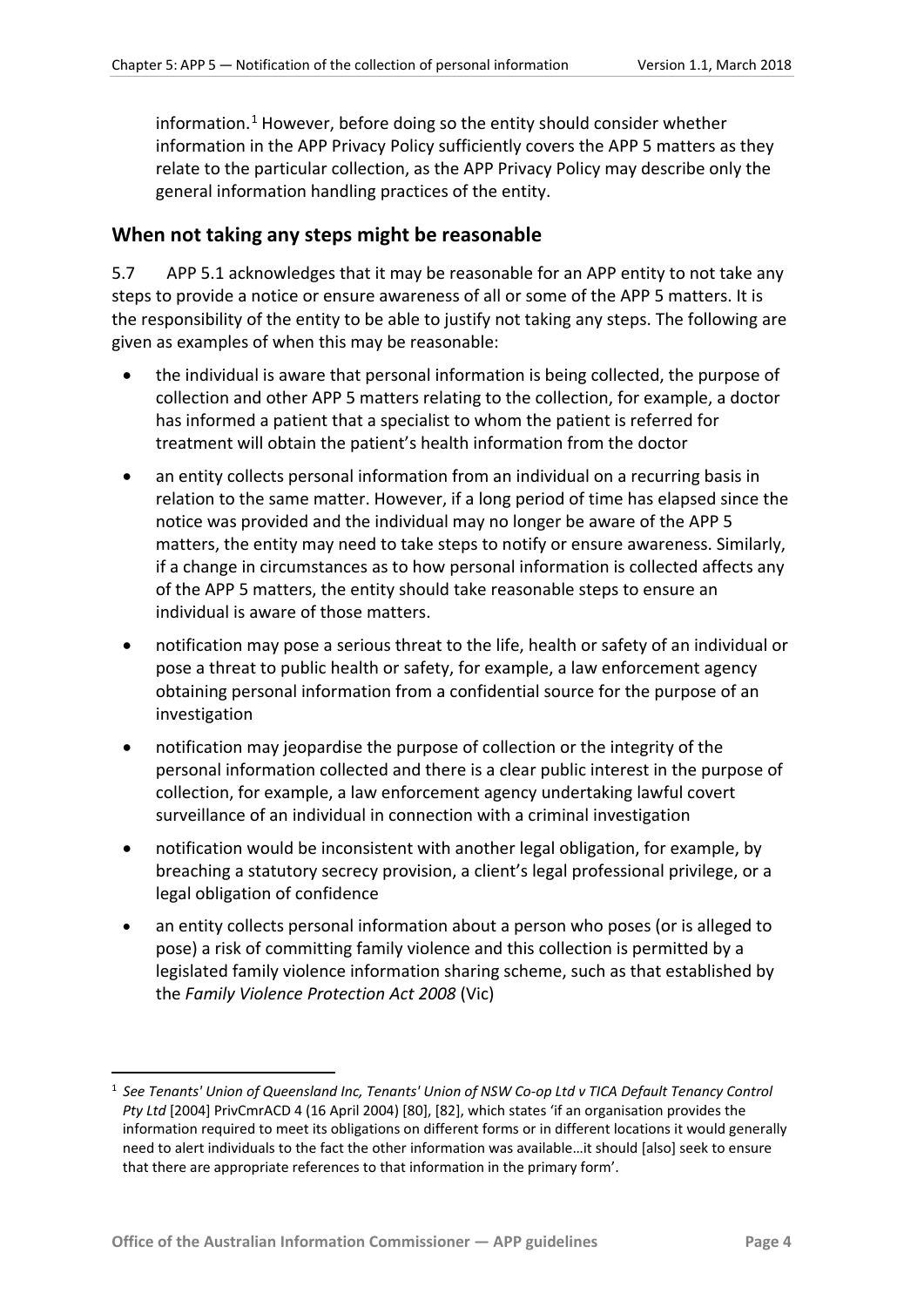- the impracticability of notification, including the time and cost, outweighs the privacy benefit of notification. For example:
	- o where an entity collects personal information about the individual's next of kin for emergency contact purposes, it would generally be reasonable for the entity to take no steps to notify the next of kin of the collection of their personal information
	- o where an individual provides unsolicited personal information to an entity about a third party for the purposes of a confidential alternative dispute resolution process, and the entity is not required to destroy or de-identify the information under APP 4 (see Chapter 4), it would generally be reasonable for the entity to take no steps to notify the third party. This is especially so where the entity will not rely on the personal information in investigating or resolving the matter, or does not have the contact details of the third party.

# <span id="page-4-0"></span>**Matters about which an individual must be notified or made aware**

5.8 APP 5.2 lists the matters (discussed separately below) that must be notified to an individual or of which they must be made aware. For each matter, an APP entity must consider whether notifying the individual is reasonable in the circumstances. This means that it may be reasonable for an entity to notify some but not all of the APP 5 matters. For example, it may be reasonable not to notify an individual of the collecting entity's identity where this is obvious from the circumstances.

## <span id="page-4-1"></span>**The APP entity's identity and contact details**

5.9 The matter set out in APP 5.2(a) is the identity and contact details of the APP entity. This could include the position title, telephone number and email address of a contact who handles enquiries and requests relating to the Privacy Act. Consideration could also be given to establishing a generic telephone number and email address (for example, privacy@agency.gov.au) that will not change with staff movements. This ensures awareness of a contact if an individual chooses to exercise any available rights such as to request access to, or correction of, personal information later (see Chapter 12 (APP 12) and Chapter 13 (APP 13)).

#### <span id="page-4-2"></span>**The facts and circumstances of collection**

5.10 The matter set out in APP 5.2(b) is the fact and circumstances of collection. This may include how, when and from where the personal information was collected. This requirement applies where either the personal information has been collected from a third party or the individual may not be aware that the entity has collected their personal information.

5.11 The following examples illustrate matters that can be notified: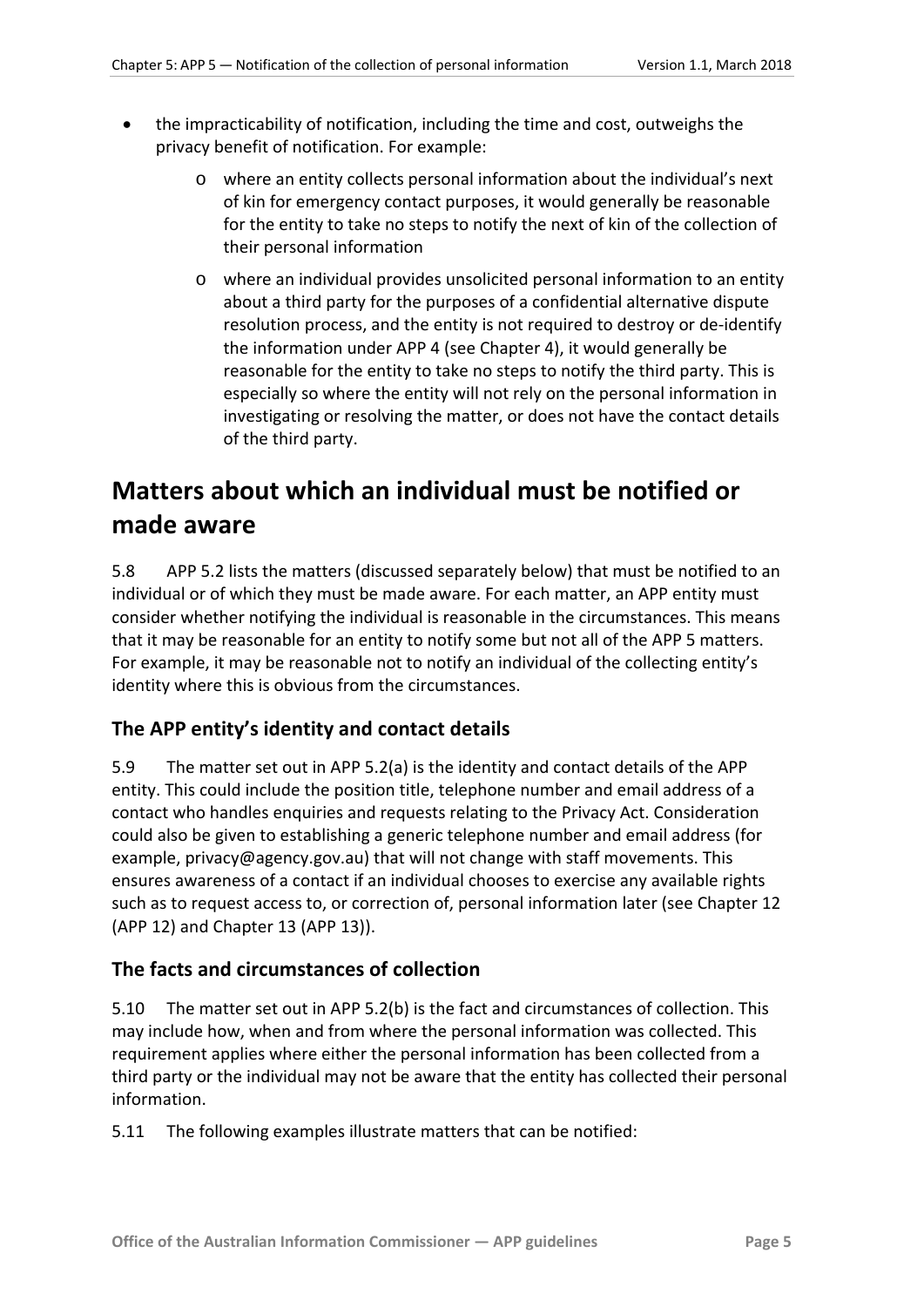- where the individual's personal information was or will be collected from another entity, the individual should be made aware of the name of the entity. If this is not practicable because, for instance, the APP entity collects information from a wide variety of entities and it would not be practicable to give a separate notice in relation to each entity, the APP entity should instead indicate the kinds of entities from which it collects that information.
- where the individual's personal information was or will be collected from an individual, the name of that individual should be provided, unless doing so would be an interference with the privacy of that individual (for example, the use or disclosure breaches APP 6 because that individual would not reasonably expect their personal information to be disclosed in an APP 5 notice and no other exception in APP 6 applies) (see Chapter 6 (APP 6)).
- where the individual may not be aware of their personal information being collected, the individual should be made aware of the method of collection, for example, that personal information is collected through use of a hidden radiofrequency identification tag (RFID tags), software (such as cookies), or biometric technology (such as voice or facial recognition).

#### <span id="page-5-0"></span>**If the collection is required or authorised by law**

5.12 The matter set out in APP 5.2(c) is the fact (if applicable) that a collection is required or authorised by or under an Australian law or a court/tribunal order. The phrase 'required or authorised by or under an Australian law or court/tribunal order' is discussed in Chapter B (Key concepts).

5.13 The name of the Australian law (or, if applicable, the regulation or other instrument), or details of the particular court or tribunal order, that requires or authorises the collection, must also be included. If practicable, the notice could include the provision of the law, regulation or other instrument relied upon for collection.

5.14 If it is not reasonable to name the particular law relied upon (for example, multiple Australian laws authorise or require the collection) the more practical option may be to include a generic description of the laws under which personal information is collected (for example, 'taxation laws').

## <span id="page-5-1"></span>**The purposes of collection**

5.15 The matter set out in APP 5.2(d) is the purposes for which the APP entity collects the personal information. This includes the primary purpose of collection, that is, the specific function or activity for which particular personal information is collected.

5.16 If the APP entity may use or disclose personal information for purposes other than the primary purpose (known as a 'secondary purpose'), these could also be included. This may create a reasonable expectation that the personal information will be used or disclosed for a secondary purpose, of relevance to the exception in APP 6.2(a) (this exception is discussed in Chapter 6 (APP 6)). The entity does not need to include in its description internal purposes that form part of normal business practices, such as auditing, business planning, billing or de-identifying personal information.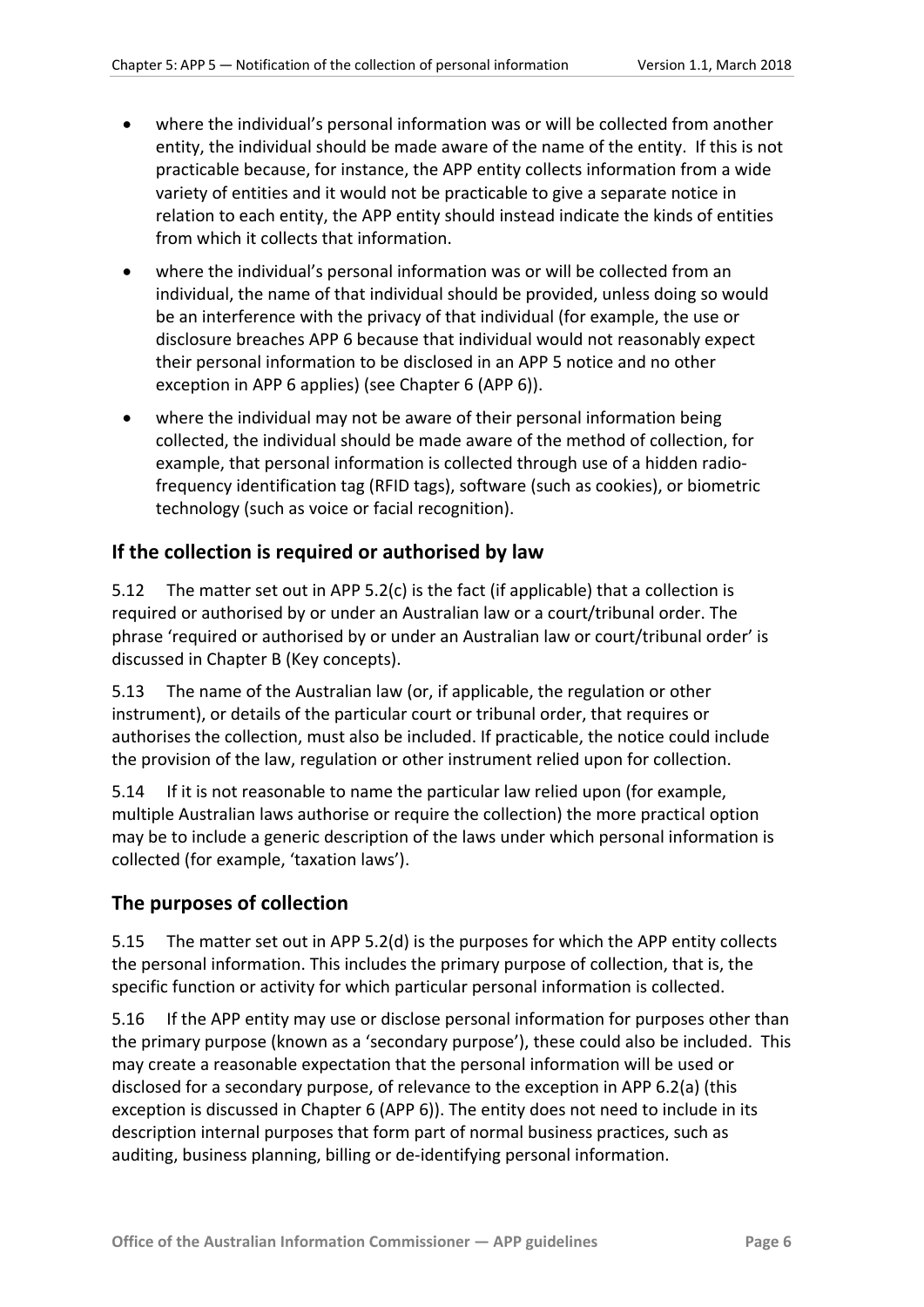5.17 The term 'purpose', including 'primary purpose', 'secondary purpose' and how a purpose should be described, are discussed in Chapter B (Key concepts) and Chapter 6 (APP 6)).

#### <span id="page-6-0"></span>**The consequences for the individual if personal information is not collected**

5.18 The matter set out in APP 5.2(e) is the main consequences (if any) for the individual if all or some of the personal information is not collected by the APP entity.

5.19 An APP entity is not required to list all possible or remote consequences or those that would be obvious to a reasonable person. Instead, it should describe significant consequences that could be expected to result. If the individual can avoid or lessen those consequences by providing some but not other personal information, this should be explained.

5.20 The following are given as examples of consequences that may result if personal information is not collected:

- an application for a licence, benefit, allowance or concession cannot be processed
- an APP entity cannot properly investigate or resolve an individual's complaint
- a different level of service will be provided to the individual. For example, the individual may not be eligible to purchase a discounted flight without providing personal information about a medical emergency in the individual's family.

## <span id="page-6-1"></span>**Other APP entities, bodies or persons to which the personal information is usually disclosed**

5.21 The matter set out in APP 5.2(f) is any other APP entity, body or person, or the types of other APP entities, bodies or persons, to which the APP entity usually discloses personal information of the kind collected by the entity.

5.22 An APP entity is not required to include that a particular disclosure has occurred or will occur. Rather, APP 5.2(f) requires an entity to notify or ensure awareness of the 'usual' practices of the entity in disclosing personal information of that 'kind' to other APP entities, bodies or persons or 'types' of APP entities, bodies or persons.

5.23 A 'usual' disclosure is one that occurs regularly, under an agreed arrangement, or that can reasonably be predicted or anticipated. It does not include a disclosure that may occur in exceptional or special circumstances (such as a disclosure under a lawful warrant to a law enforcement agency).

5.24 The 'kind' of personal information that is usually disclosed may be described, for example, as 'contact details', 'employment history', 'educational qualifications' or 'complaint details'.

5.25 If the personal information is usually disclosed to a particular APP entity (including a related body corporate), body or person, it should be named, unless it would be impracticable to include a long list of APP entities, bodies or persons. In that case, the 'type' of APP entity, body or person should be described, for example, as 'health insurers' or 'State Government motor vehicle licensing authorities' or 'related bodies corporate.' An APP entity is not required to describe the disclosure practices of the APP entity, body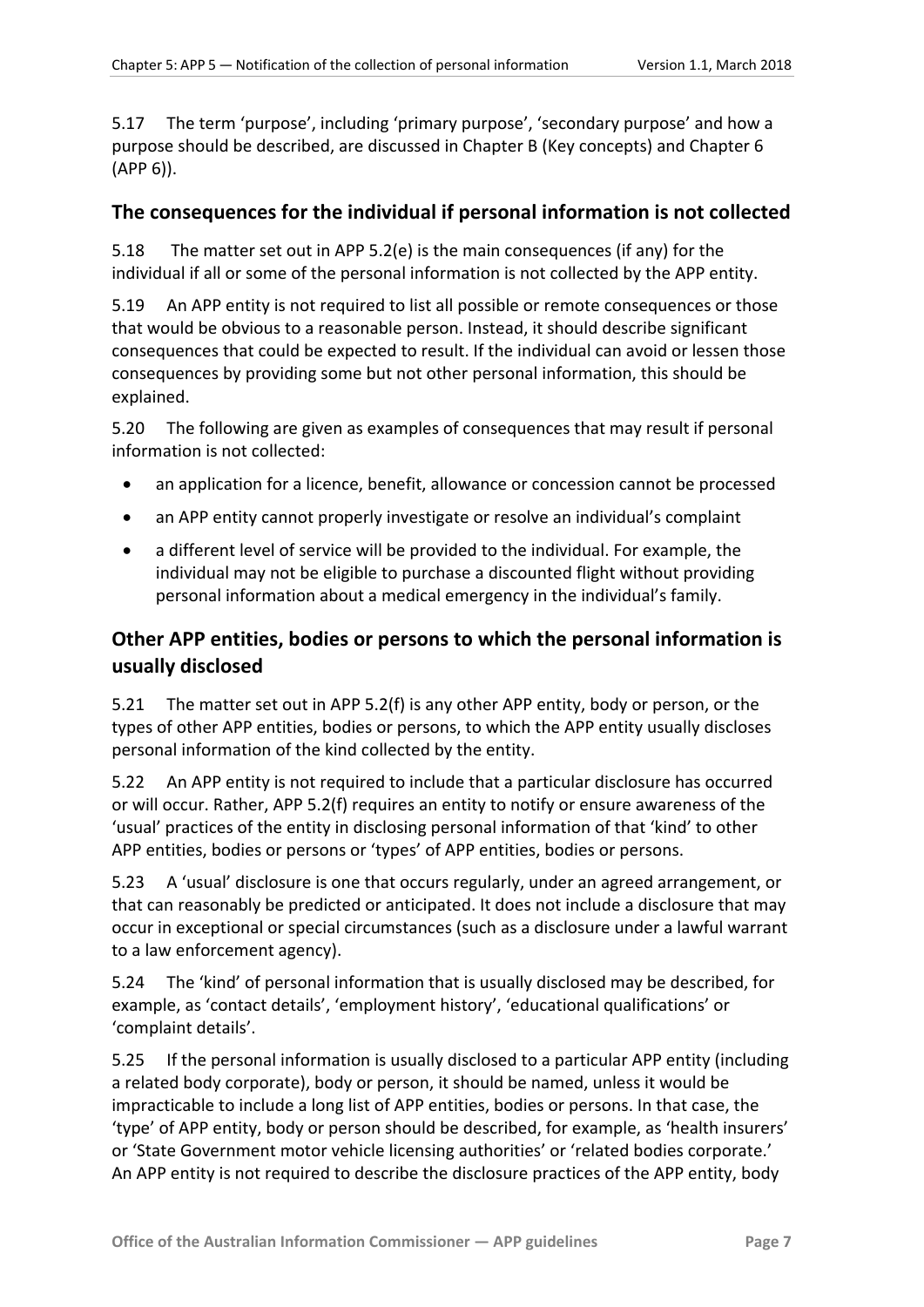or person to which the information is disclosed. However, if it is known that that APP entity, body or person usually discloses the personal information to other entities, this could be noted.

## <span id="page-7-0"></span>**Information about access and correction in the APP entity's APP Privacy Policy**

5.26 The matters set out in APP 5.2(g) and (h) are that the APP entity's APP Privacy Policy contains information about how the individual may:

- access and seek correction of their personal information held by the entity (APP 5.2(g))
- complain to the entity about a breach of the APPs, or any registered APP code that binds the entity, and how the entity will deal with such a complaint (APP 5.2(h)).

5.27 Where practicable, an APP 5 notice could include a prominent and accessible link to the APP Privacy Policy on the entity's website or explain how it may be accessed. The APP Privacy Policy requirements are discussed in Chapter 1 (APP 1).

## <span id="page-7-1"></span>**Likely cross-border disclosures of the personal information**

- 5.28 The matters set out in APP 5.2(i) and (j) are:
	- whether the APP entity is likely to disclose the personal information to overseas recipients (APP 5.2(i)), and
	- if so, the countries in which such recipients are likely to be located if it is practicable to specify those counties in the notice or to otherwise make the individual aware of them (APP 5.2(j)).

5.29 This requirement only applies to a likely disclosure of personal information to an overseas recipient. It does not apply to a use of personal information by an APP entity that does not constitute a disclosure. For example, routing personal information, in transit, through servers located outside Australia would usually be considered a 'use' and not a 'disclosure'.<sup>[2](#page-7-2)</sup> Similarly, if an entity makes personal information accessible to an overseas office of the entity (for example, a consular office), this is a use and not a disclosure. [3](#page-7-3) For further discussion of the requirements applying to a cross-border disclosure of personal information, and what is considered a disclosure, see Chapter 8 (APP 8).

5.30 An example of when it may be impracticable to specify the countries in which overseas recipients of personal information are likely to be located is where personal information is likely to be disclosed to numerous overseas recipients and the burden of determining where those recipients are located is excessively time-consuming, costly or inconvenient in all the circumstances. However, an APP entity is not excused from specifying the countries by reason only that it would be inconvenient, time-consuming or impose some cost to do so. Whether these factors make it impracticable to specify the countries will depend on whether the burden is excessive in all the circumstances. In this,

<span id="page-7-2"></span> <sup>2</sup> Explanatory Memorandum, Privacy Amendment (Enhancing Privacy Protection) Bill 2012, p 83.

<span id="page-7-3"></span><sup>3</sup> Explanatory Memorandum, Privacy Amendment (Enhancing Privacy Protection) Bill 2012, p 83.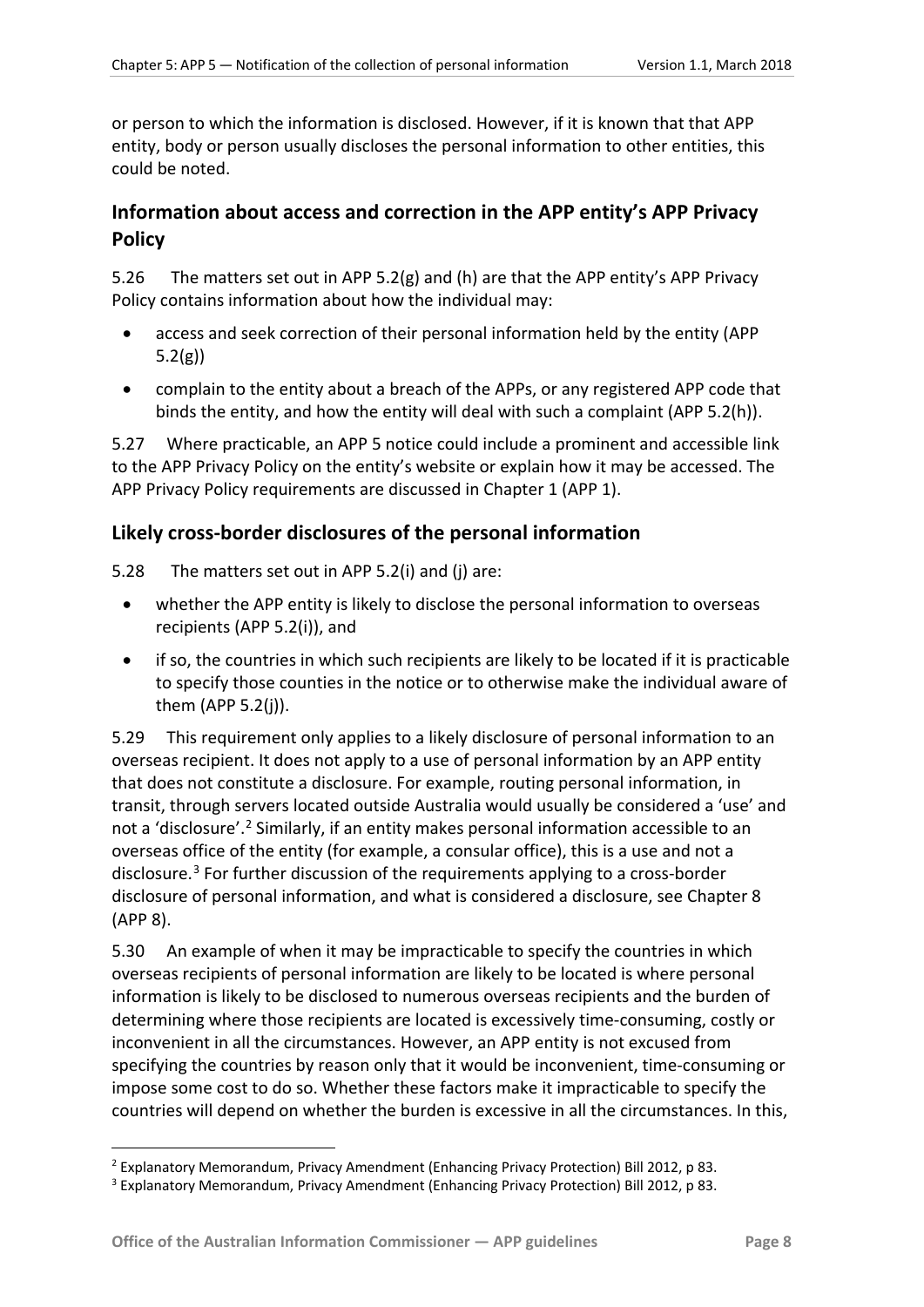as in other examples, it is the responsibility of the entity to be able to justify that this is impracticable.

5.31 The requirement to notify an individual or ensure awareness if information being collected is likely to be disclosed to overseas recipients, and the location of those recipients, complements the obligation on APP entities under APP 1.4(f) and (g) to describe overseas disclosure practices in an APP Privacy Policy (see Chapter 1 (APP 1)).

5.32 If the personal information is disclosed to numerous overseas locations, one practical option may be to list those countries in an appendix to the notice rather than in the body of the notice. Where it is not practicable to specify the countries, the entity could instead identify general regions (such as European Union countries).

5.33 An APP entity that regularly discloses personal information overseas could consider including additional information in an APP 5 notice about these disclosures, to ensure transparent handling of personal information. For example, the APP 5 notice could explain:

- how the overseas recipient might use, disclose and protect the personal information, including whether the overseas recipient may be required to disclose the personal information under a foreign law (see discussion of s 6A(4) in Chapter 8 (APP 8))
- how the individual can request further information about laws or binding schemes that protect privacy in the country of receipt (this information may be particularly relevant if an entity intends to rely on the exception in APP 8.2(a) (see Chapter 8 (APP 8))
- how the individual can access personal information held by the overseas recipient.

# <span id="page-8-0"></span>**When notification is to occur**

5.34 An APP entity must take any reasonable steps to comply with APP 5:

- at or before the time an APP entity collects an individual's personal information, or
- if that is not practicable, as soon as practicable after the collection occurs.

5.35 This requirement recognises that it is preferable that an individual can make an informed choice about whether to provide personal information to an APP entity.

5.36 Examples of when it may not be practicable to take reasonable steps at or before the time of collection include where:

- urgent collection of the personal information is required and giving a notice or ensuring awareness would unreasonably delay the collection, for example, where there is a serious threat to an individual's life or health or to public safety
- the medium through which personal information is collected makes it impracticable to provide a detailed APP 5 notice or ensure awareness at or before the time of collection. For example, where personal information is collected by telephone, it